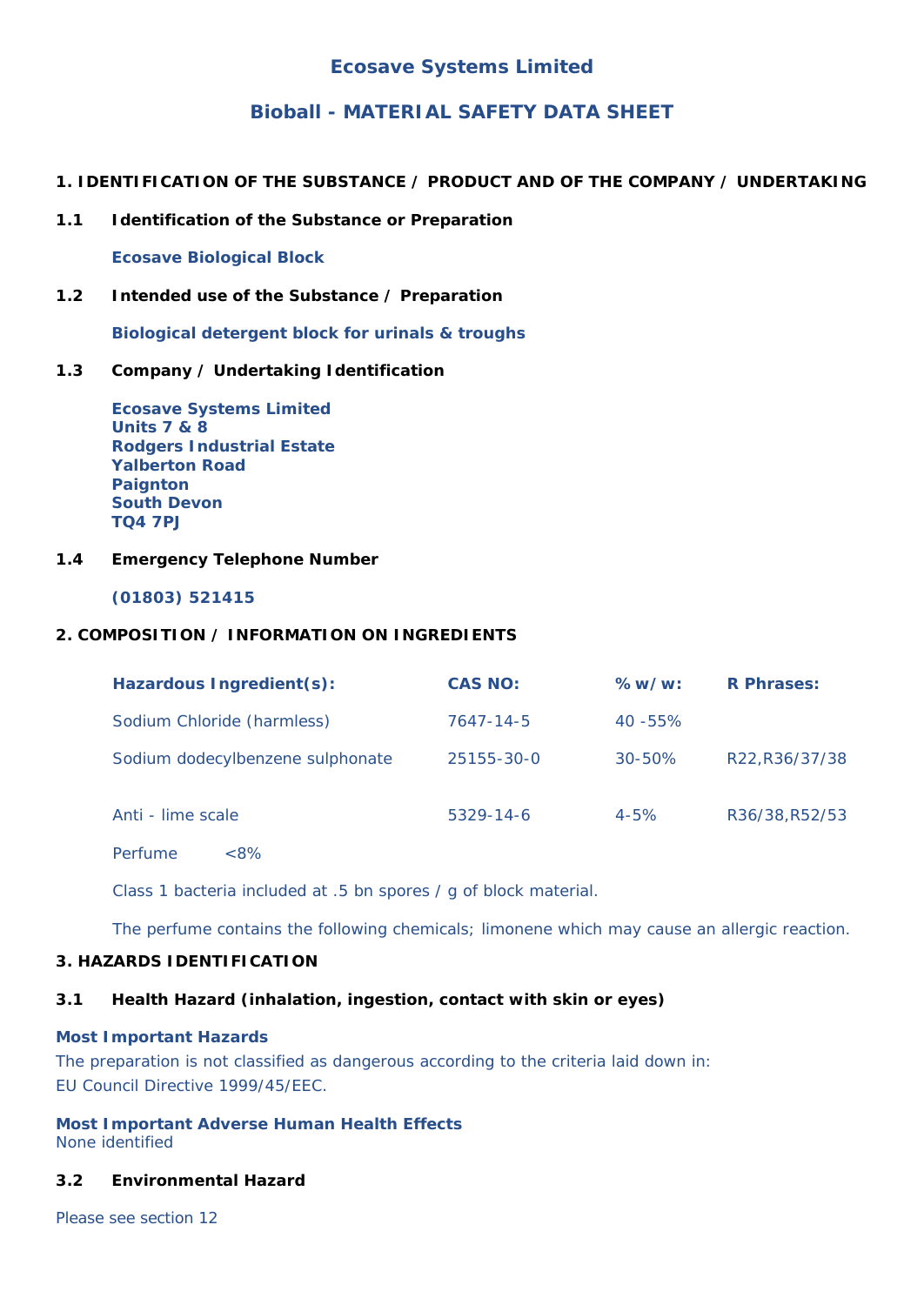# **Bioball - MATERIAL SAFETY DATA SHEET**

### **4. FIRST-AID MEASURES**

### **4.1 Exposure by Inhalation**

Remove victim to fresh air. Rest and keep warm. Seek medical attention if required.

## **4.2 Exposure by skin**

Immediately wash affected area thoroughly with soap and water. Seek medical attention if irritation develops. Organisms used are non pathogenic but can cause infection when in contact with open wounds.

## **4.3 Exposure by eyes contact**

Immediately flush eyes with plenty of water and seek medical attention if irritation develops.

## **4.4 Exposure by Ingestion**

Do not induce vomiting. Drink water to dilute. Seek medical attention.

## **5. FIRE FIGHTING MEASURES**

### **5.1 Suitable Extinguishing Media**

All types of extinguishers may be used.

### **5.2 Extinguishing Media not to be used**

None

### **5.3 Specific Exposure Hazards**

If the substance is involved in a fire, oxides of carbon and nitrogen may be evolved.

## **5.4 Protective Equipment for Firefighters**

Self-contained breathing apparatus should be worn.

## **6. ACCIDENTAL RELEASE MEASURES**

### **6.1 Personal Precautions**

Use protective equipment.

## **6.2 Environmental Precautions**

Avoid excessive release to environment. The product is designed to digest complex fat matters, grease, oil, cellulose and starch through enzymatic metabolism in the drainage system.

### **6.3 Methods for Cleaning Up**

Clean up by collection.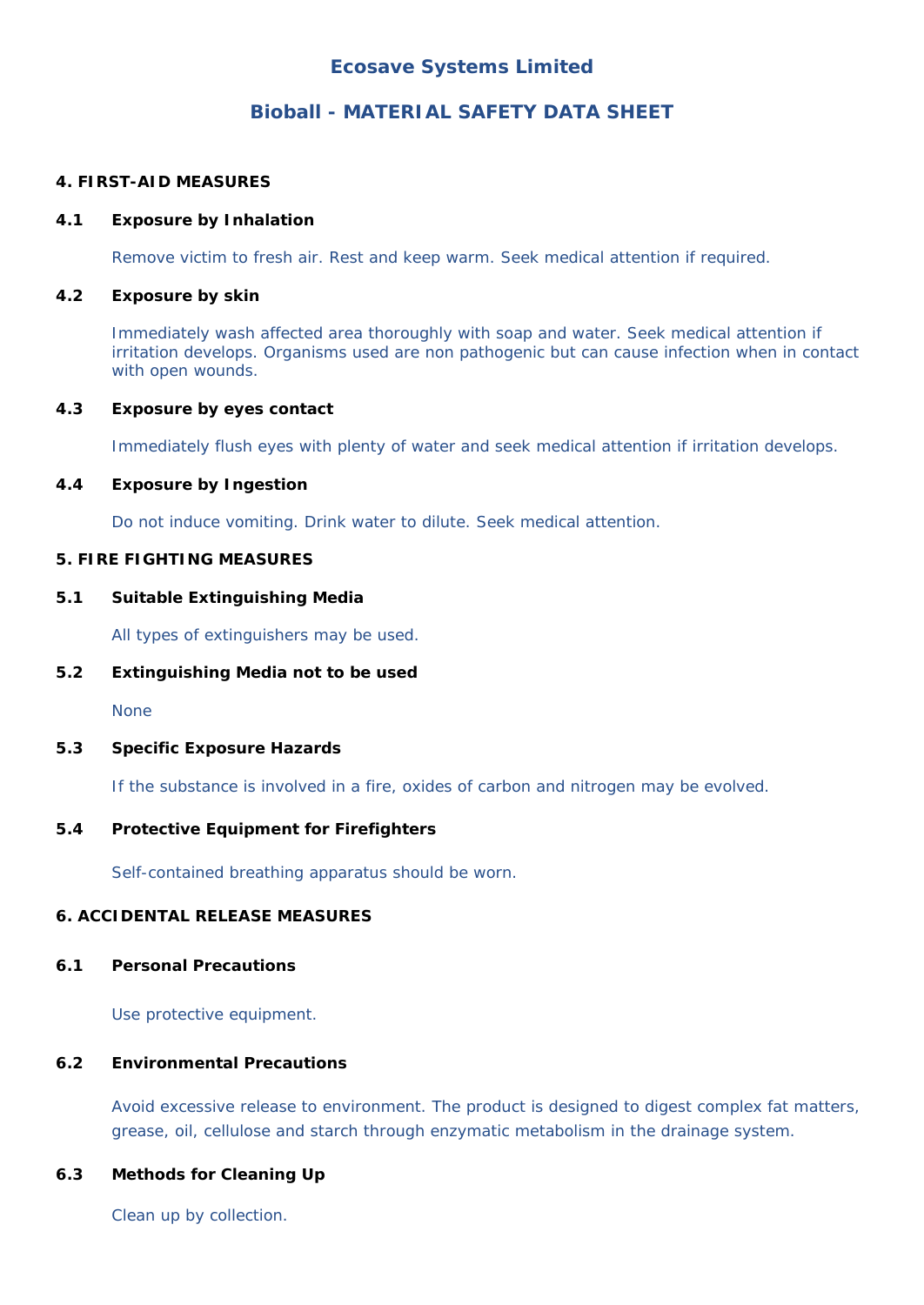# **Bioball - MATERIAL SAFETY DATA SHEET**

# **7. HANDLING AND STORAGE**

# **7.1 Handling**

# **7.1.1 Precautions**

 The substance should be handled under conditions of good industrial hygiene and in conformity with any local regulations in order to avoid unnecessary exposure.

## **7.1.2 Technical Measures**

The use of gloves will reduce exposure to the preparation.

#### **7.1.3 Specific Requirements** None

# **7.2 Storage**

**7.2.1 Specific design for storage rooms or vessels** None

## **7.2.2 Incompatible Materials**

 Strong acids or alkali compounds may inactivate biological cultures Avoid strong oxidising agents Do not store in metallic containers

## **7.2.3 Conditions of Storage**

 Store in a cool, dry, well-ventilated area Keep containers tightly closed when not in use Avoid freezing temperatures Avoid temperatures above 45 °C to preserve biological stability

# **7.2.4 Quantity Limits**

None

## **7.2.5 Packaging Materials**

Packaging can be recycled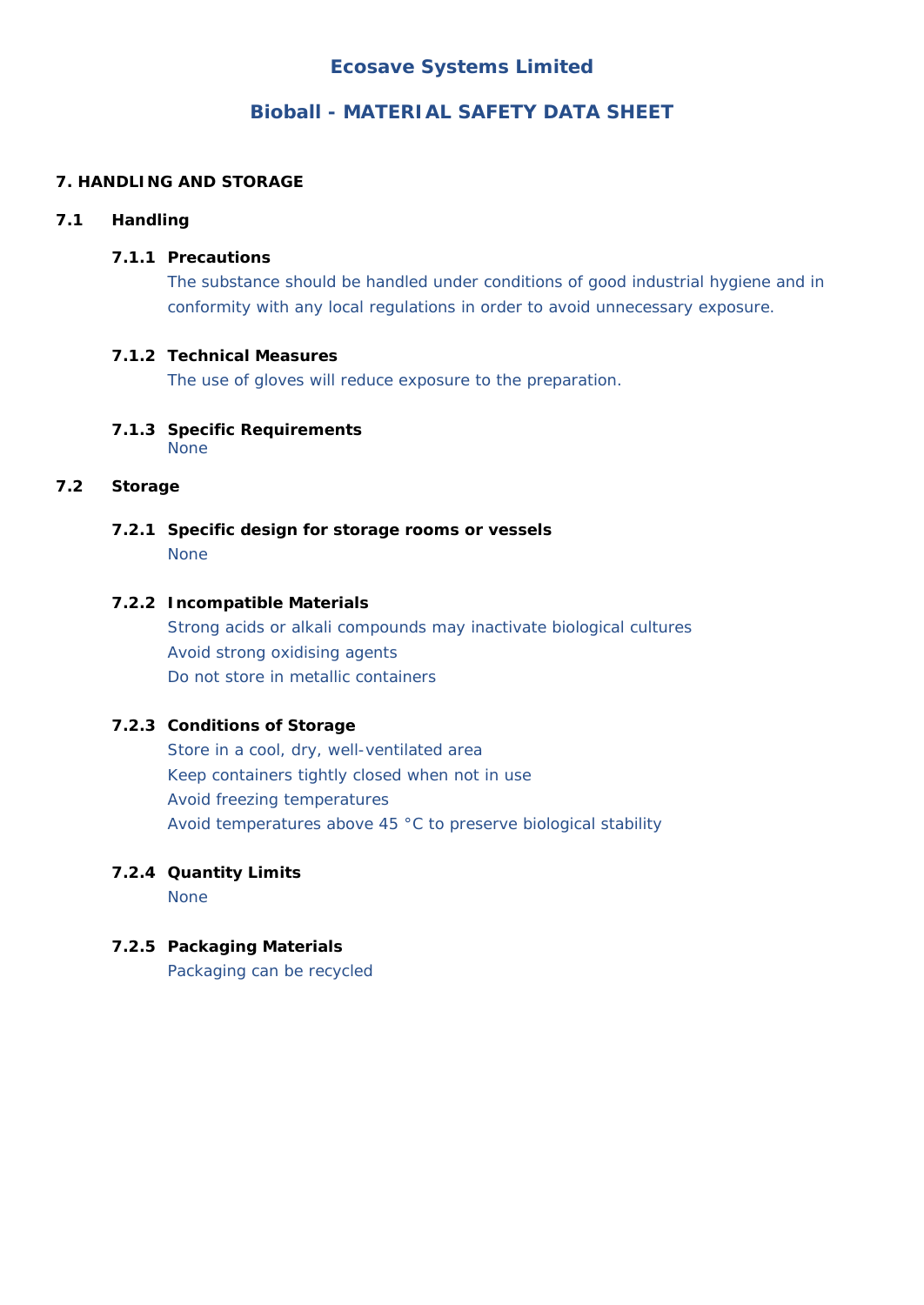# **Bioball - MATERIAL SAFETY DATA SHEET**

### **8. EXPOSURE CONTROLS / PERSONAL PROTECTION**

### **8.1 Personal Protective Equipment**

 The user as part of a formal exposure risk assessment should decide upon the provision of personal protective equipment and the need to provide engineering control measures. Based upon the available toxicological information the protective measures described below should be regarded as a minimum.

### **8.2 Respiratory Protection**

 No special ventilation is usually necessary. However if operating conditions create high airborne concentrations of this material, based upon available information and in the absence of occupational exposure limits the use of a vapour mask to a minimum standard of EN405 FFA1 is recommended.

### **8.3 Hand Protection**

 Avoid prolonged or frequent repeated skin contact especially with broken skin. Chemical protective gloves to a Standard EN374 should be provided. Usage periods should not exceed the breakthrough times for the chemical stated by the manufacturer of the glove.

## **8.4 Eye Protection**

Safety glasses recommended, to prevent eye exposure, should be used when handling the product. The protection should be capable of giving chemical protection as classified in BS2092 or EN166.

### **8.5 Skin Protection**

Avoid contact with broken skin. However prolonged / frequent direct handling of the material should be minimised by wearing chemical protective clothing suitable for protection against the chemical as classified by Standard EN368.

### **8.6 Engineering Measures**

None

### **8.7 Specific Control Parameters**

None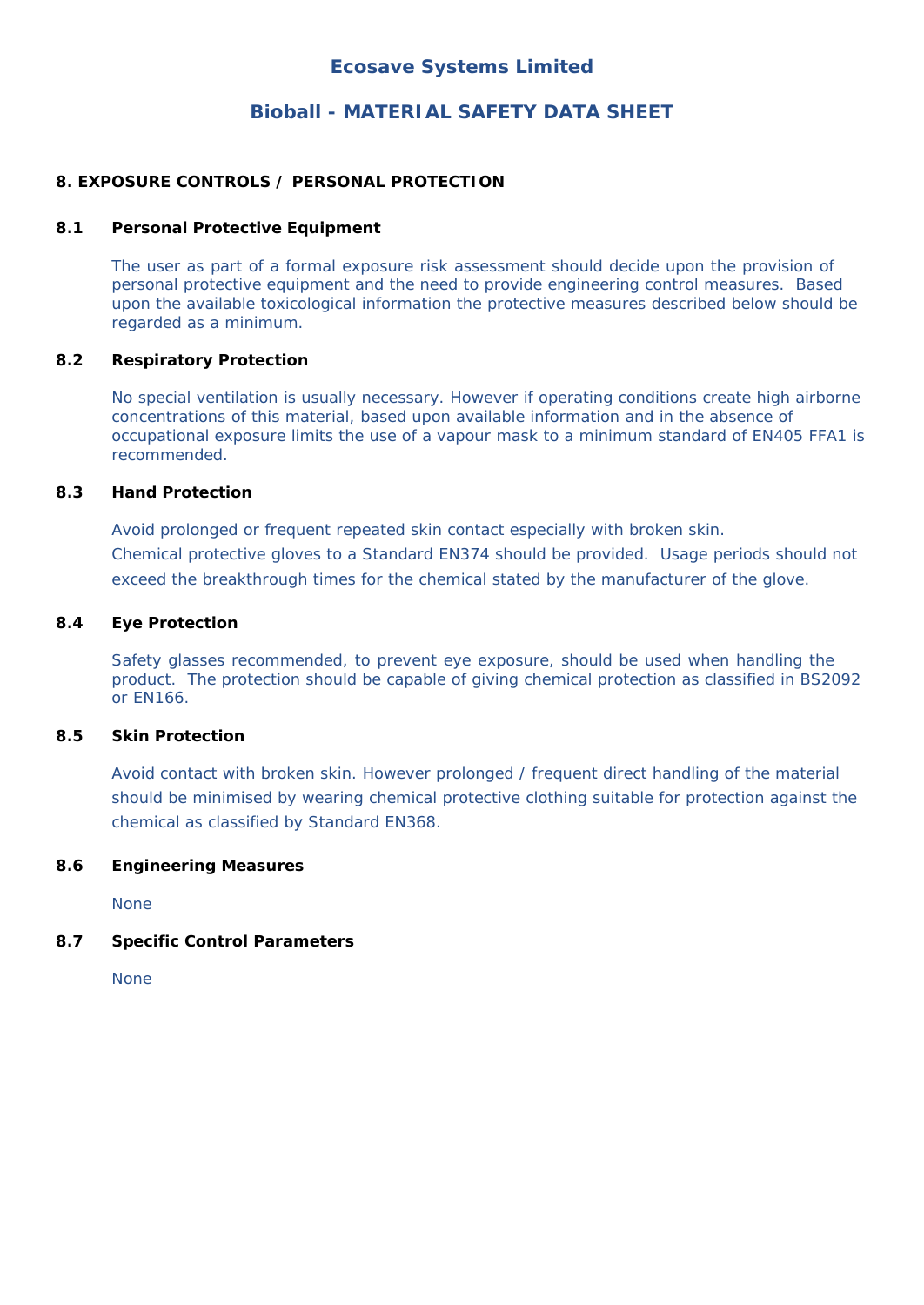# **Bioball - MATERIAL SAFETY DATA SHEET**

# **9. PHYSICAL AND CHEMICAL PROPERTIES**

| <b>Physical state:</b>              | Coloured waxy solid                                    |  |
|-------------------------------------|--------------------------------------------------------|--|
| Appearance:                         | Dark Blue                                              |  |
| Odour:                              | Mint aroma                                             |  |
| $pH$ :                              | Approximately 8 (1% solution at 20 degrees centigrade) |  |
| <b>Boiling Point/Boiling Range:</b> | Not applicable                                         |  |
| <b>Melting Point/Melting Range:</b> | Not applicable                                         |  |
| <b>Flash Point:</b>                 | Not determined                                         |  |
| <b>Flammability (Solid, Gas):</b>   | Not applicable                                         |  |
| <b>Auto flammability:</b>           | Not determined                                         |  |
| <b>Explosive Properties:</b>        | Predicted not explosive based on chemical structure.   |  |
| <b>Oxidising Properties:</b>        | Not determined                                         |  |
| <b>Solubility</b>                   | - Water solubility: 100% (aqueous product)             |  |
| - Fat solubility:                   | Not determined                                         |  |
| <b>Partition coefficient water:</b> | Not determined                                         |  |
| <b>Other Data:</b>                  | None available                                         |  |

## **10. STABILITY AND REACTIVITY**

### **10.1 Conditions to Avoid**

Excessive temperature variations, below 0°C or above 45°C

### **10.2 Materials to Avoid**

Strong acids or alkali compounds may inactivate biological cultures and strong oxidising agents

### **10.3 Hazardous Decomposition Products**

None anticipated

### **11. TOXICOLOGICAL INFORMATION**

 The product is an irritant to eyes and skin. Inhalation of a finely divide material may irritate the mucous membrane.

### **11.1 Acute toxic effects**

- **11.1.1 Ingestion, LD50 Rat oral (mg/kg)** acute oral toxicity 2150 mg/kg
- **11.1.2 Inhalation, LC50 Rat inhalation (mg/l/4h)** Not determined
- **11.1.3** Skin, LD50 Rat dermal (mg/kg) Not determined
- **11.1.4 Eye irritation Example 20 Allen Example 20 Allen Example 20 Allen Example 20 Allen Example 20 Allen Example 20 Allen Example 20 Allen Example 20 Allen Example 20 Allen Example 20 Allen Example 20 Allen Example 20**

## **11.2 Chronic toxic effects**

## **11.2.1 Sensitisation Not determined Not determined**

The product is formulated using a range of micro-organisms specially selected from the natural environment and that are known to be non-pathogenic to humans, animals or plants. It is advised to cover open wounds when in use.

- 
-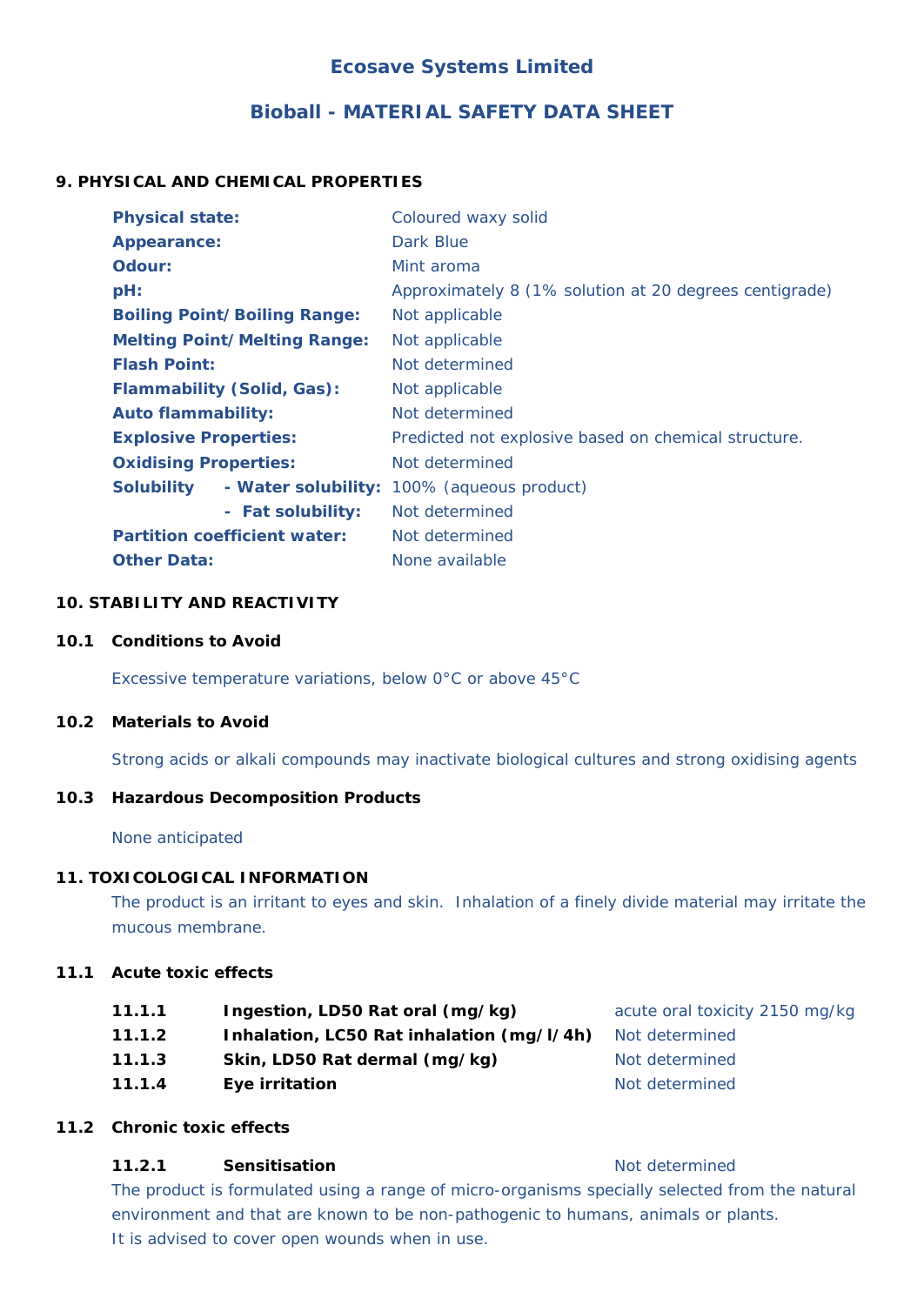# **Bioball - MATERIAL SAFETY DATA SHEET**

## **12. ECOLOGICAL INFORMATION**

### **12.1 Mobility**

 This preparation has high water solubility. Therefore it is likely to distribute predominantly to the aqueous environment.

## **12.2 Biodegradability**

 The preparation is expected to biodegrade rapidly. However no information on anaerobic biodegradation is available. Sodium dodecylbenzene sulphonate is completely biodegradable and will be degraded in a few days.

## **12.3 Accumulation**

 Not anticipated to bio-accumulate due to high water solubility and hence, bio-magnification is not likely.

## **12.4 Eco toxicity**

The preparation is not anticipated to pose any environmental threat.

### **12.5 Other adverse effects**

 There is no ozone depletion, photochemical ozone creation or global warming potential. Adverse effects in the sewage treatment plant are not anticipated.

### **12.6 Other information**

Class 1 micro-organisms (European Federation of Biotechnology) selected from the natural environment.

## **13. DISPOSAL CONSIDERATIONS**

### **13.1 Waste from Residues**

 Dispose of by incineration, landfill or to drain in accordance with local regulations. Stack gases should be scrubbed.

## **13.2 Contaminated Packaging**

Dispose of by incineration or landfill in accordance with local regulations.